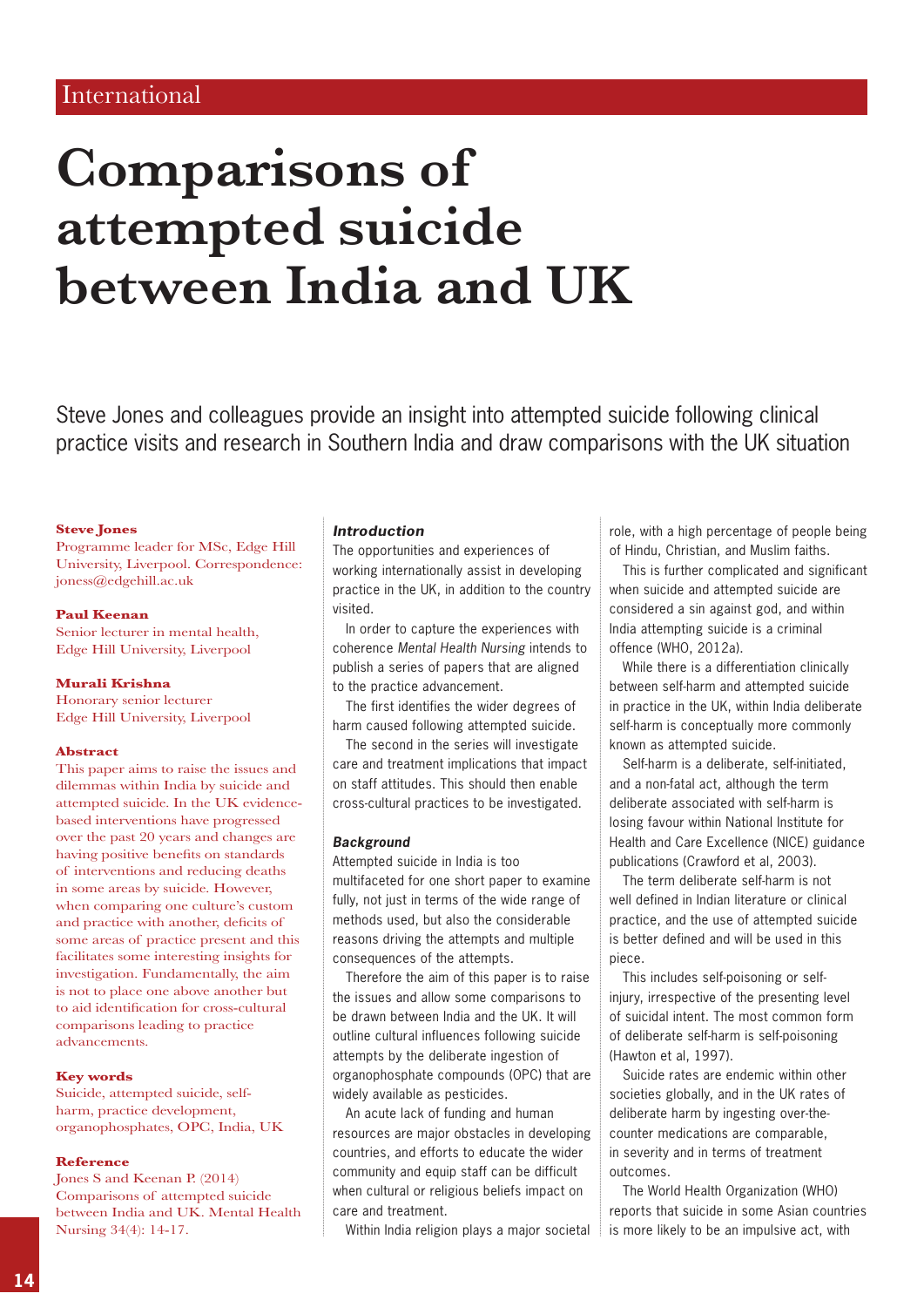# International

pesticides a chosen method in rural areas.

Unfortunately the scale of the problem is largely unknown and, with a lack of official recording of deaths by suicide, is probably much greater than estimated (WHO, 2012b).

# *Context of suicide and self-harm*

Suicide rates are a global phenomenon and rates have increased over the past 45 years (WHO, 2012a).

Statistically 1.5% of the global disease burden is attributed to suicide and it is a large public health concern (Kapur and Gask, 2009).

There are no reliable figures relating to the true scale of the problem of deaths by suicide in India, although reporting of deaths in the media suggest a sharp increase in the past decade.

India has high levels of unemployment and poverty combined with political instability. Underreporting of actual deaths by suicide may be explained partly by religious and cultural beliefs that consider suicide a sin and that alcohol, a factor in increased suicide risk, is forbidden for some faiths.

Governmental statistics in India highlight the proportional differences in methods used to commit suicide, with poisoning (36.6%), hanging (32.1%) and selfimmolation (7.9%) commonly used (National Crime Records Bureau, 2005).

Suicide is best understood as a multidimensional, multifactorial malaise (Vijaykumar, 2007). If the estimates are to be believed and official figures used, then as a lower guide there are about half a million suicides every year in India.

There are issues of stigma around mental health and this restricts the formation of any meaningful social pressure to affect individual or governmental action.

> **Unusually, the numbers of male and female deaths by suicide in India is nearly equal**

The prevention of suicide is an important public health problem in India. There are limited resources to tackle the problem, and the stigma of mental illness poses a formidable challenge to mental health professionals, policy makers, and the government (Khan, 2002).

Mental health practice in India must consider the many religious, cultural, financial, social and legal consequences that can mask the issues and keep them from a more open and informed debate.

In the UK, for example 70% of people affected by mental illness experience discrimination at some time, and discrimination in developing countries similarly impedes mental health provision (Chambers, 2010).

Many causative combinations are suggested that impact on attempted suicide in India. Divorce, dowry, the inability to get married, illegitimate pregnancy, extramarital affairs and other conflicts within marriage play a crucial role, particularly in the suicide of women (Vijaykumar, 2007).

# *Attempted suicide by pesticide ingestion*

More than 100,000 lives are lost every year to suicide in India. In the last two decades, the suicide rate has increased from 7.9 to 10.3 per 100,000 and this a trend that continues to rise (Vijaykumar, 2007).

The majority of suicides in India happen in people below the age of 30 (37.8%), and 71% of suicides in India are by people below the age of 44 years (National Crime Records Bureau, 2005).

The numbers of male and female deaths by suicide in India is nearly equal, and this differs from many other societies where significantly more males die by suicide (Appleby et al, 2011; Mayer and Ziaian, 2002).

The gap between the need for treatment for mental disorders and its provision is wide all over the world. For example, between 76% and 85% of people with severe mental disorders receive no treatment for their mental health problem in low- and middle-income countries. The corresponding range for high-income countries is also high: between 35% and 50% (WHO, 2012a).

In India this is exacerbated by limited access to mental healthcare due to

inadequate facilities and human resources, for example one bed per 40,000 population and three psychiatrists per million of population (National Mental Health Programme, 2002).

An increase in the numbers of people ingesting organophosphates (pesticides) to commit suicide in India has risen significantly year on year.

The rate of admissions to hospitals in India following suicide attempts has become a major public health concern (Khan, 2002; Gururaj et al, 2004).

The act of attempting suicide remains a reportable offence in India and is subject to police investigation when reported to authorities, but if the attempt is 'accidental' then police investigation may not be required.

Section 309 of the Indian Penal Code states: 'Whoever attempts to commit suicide and does any act towards the commission of such an offence shall be punished with simple imprisonment for a term which may extend to one year or with a fine or with both.'

The availability of a means to attempt suicide is fundamental in harm attempts and for India OPCs are widely accessible and recognised as a means of escaping the challenges that face those that attempt harm.

The care of people who have attempted and survived a suicide attempt through ingesting poisons is reasonably high, and mortality rates are reducing.

However, such advances in survival rates have raised awareness of a gap in the ability of nursing staff to psychologically support patients and to begin support for the underlying issues that led to the attempt in the first place.

While there are overlapping themes in relation to hospital treatment for suicide attempts in the UK in comparison with India, OPC poisoning is one of the most common causes requiring intensive care unit admissions and ventilator support in India.

An estimated 12% of all intensive care unit admissions in India have been shown to be due to OPC ingestion, and 30% of the patients who require ventilator support are victims of OPC exposure. Overall, more than 70% of all admissions due to poisonings are due to OPCs (Vaidyanathan et al, 2010).

It is sad and somewhat ironic that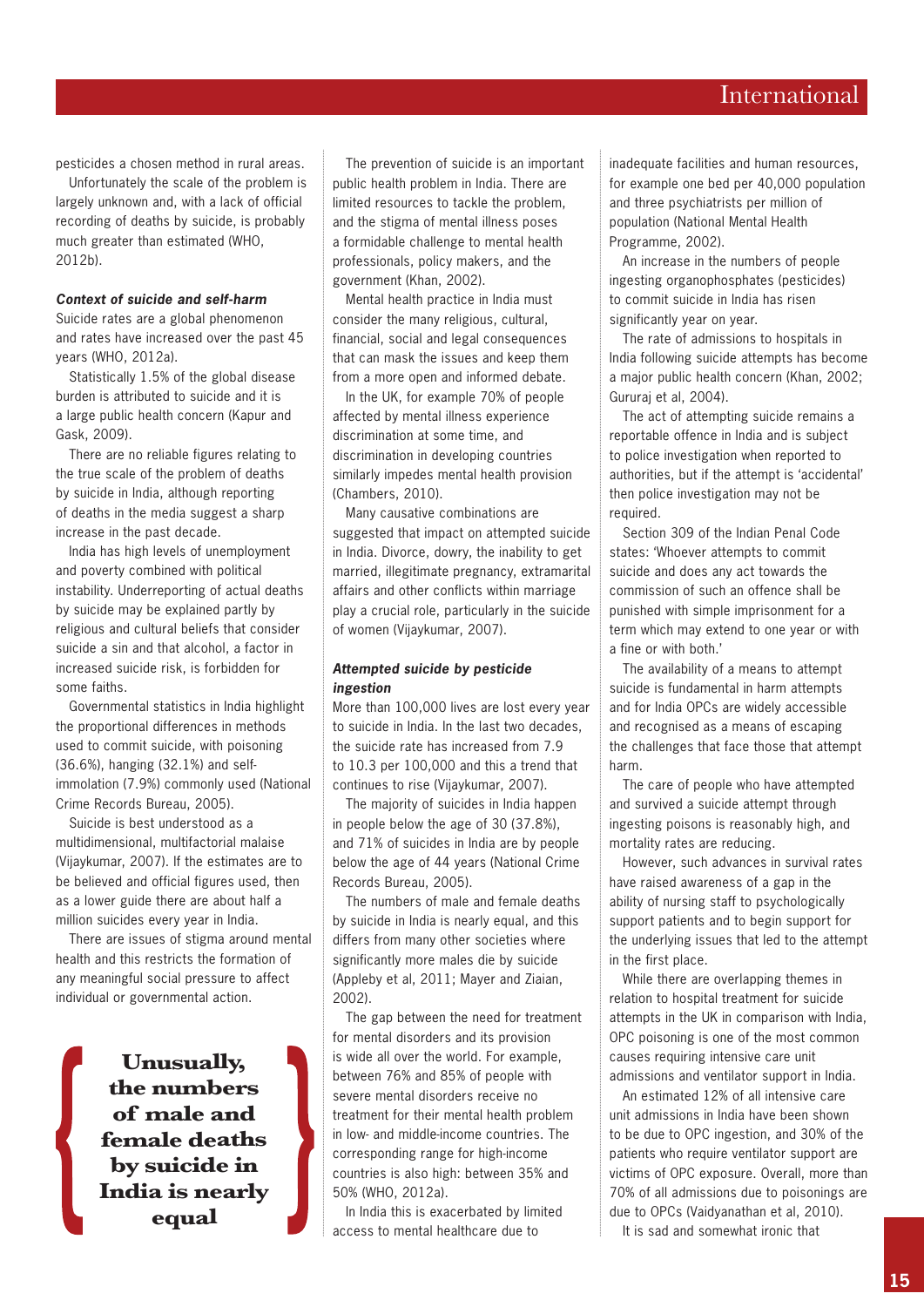# International

participants who attempt harm require intensive care and this care is not always free in India, so can lead to accruing more debt (which is typically what has led to the harm attempt) and compound the person's mental health problems.

## *Vulnerability to mental disorders*

Depending on the local context, certain groups in society may be particularly susceptible to experiencing mental health problems, including households living in poverty, people with long-term health conditions, minority groups, and persons exposed to and/or displaced by war or conflict.

People with mental disorder have their own set of vulnerabilities and risks, including an increased likelihood of experiencing disability and premature mortality, stigma and discrimination, social exclusion and impoverishment (WHO, 2012; a).

There are overlapping themes in relation to hospital treatment for suicide attempts in the UK and India.

Religion, for example, forms a protective and supportive mechanism and for some can be a deterrent, as suicide is seen as an offence against their god.

Yet there can be considerable burdens experienced by the patient and their family following an attempt. What has to be remembered is that staff may have widely held beliefs that might integrate into clinical practice and for that reason further investigation is a worthwhile endeavour.

Mental health or psychological wellbeing makes up an integral part of an individual's capacity to lead a fulfilling life, including the ability to form and maintain relationships, to study, work or pursue leisure interests, and to make day-to-day decisions about educational, employment, housing or other choices.

> **Religion can be a deterrent, as for some suicide people is seen as an offence against their god**

Disturbances to an individual's mental wellbeing can adversely compromise these capacities and choices, leading not only to diminish functioning at the individual level but also broader welfare losses at the household and societal level.

The wider sociocultural and geopolitical environment in which people live can also affect an individual's, household's or community's mental health status, including levels of access to basic commodities and services (water, essential health services, the rule of law), exposure to predominating cultural beliefs, attitudes or practices, as well as by social and economic policies formed at the national level.

For example, the ongoing global financial crisis is expected to have significant mental health consequences across the world, including increased rates of suicide and harmful alcohol use (WHO, 2011).

Discrimination, social or gender inequality and conflict are examples of adverse structural determinants of mental wellbeing.

OPC poisoning is a major health problem not only in the developing countries but also in Western countries. OPC compounds were first discovered more than 100 years ago, and are at present the predominant group of pesticides employed globally for pest control.

A study was undertaken to assess the distribution pattern, outcome and possible predictors affecting the mortality and the need for ventilator support in patients who had consumed OPC pesticides.

A total of 91 patients were studied, who were admitted to an intensive care unit between April 2009 and March 2010 with history of ingestion of pesticides.

Out of 91 patients, 39 required ventilator support. Of these 39 patients, two died, one due to severe sepsis and multiorgan failure, and the other, long-term alcoholism with liver disease, due to hepatic encephalopathy. The overall outcome in these cases was favourable as the mortality rate was 2.3% (Vaidayanathan et al, 2010).

OPC poisoning causes of death are chiefly related to ventricular arrhythmias, central nervous system depression, seizures or respiratory failure due to excessive bronchial secretions, bronchospasm, pulmonary oedema, aspiration of gastric contents, paralysis of respiratory muscles or apnoea associated with depression of the respiratory centre.

Later mortality is associated with respiratory failure and infections such as pneumonia, septicaemia, or complications related to mechanical ventilator support and intensive care management.

Diagnosis can also be based on history of ingestion, characteristic odour, and signs and symptoms of cholinergic overactivity.

However, if the patient is received into hospital care and treated within a window of opportunity, the earlier the better but typically within six hours, then outcomes are favourable (Vijaykumar, 2007).

# *Discussion*

Untreated mental, neurological and substance use disorders exact a high toll, accounting for 13% of the total global burden of disease. Unipolar depressive disorder is the third leading cause of disease burden, accounting for 4.3% of the global burden of disease.

The estimates for low- and middle-income countries are 3.2% and 5.1%, respectively (WHO, 2012). Current predictions indicate that by 2030 depression will be the leading cause of disease burden globally.

When only the disability component is taken into consideration in the calculation of the burden of disease, mental disorders account for 25.3% and 33.5% of all years lived with a disability in low- and middleincome countries, respectively (WHO, 2012).

Factors that increase people's vulnerability or risk of developing mental health problems include poverty, exposure to domestic violence and abuse, and the presence of long-term disease.

Generally hospital care and treatment in Intensive care and physical healthcare needs are being met at a high level in India.

However, the mental healthcare and treatment in hospital and post-discharge are areas that are underreported and underinvestigated.

There is a need to raise the profile of mental health needs in India generally, through improving mental healthcare and reducing stigma, and the many psychosocial harms that occur to the person and their family.

## *Skills development*

The UK and India can benefit considerably from the partnership that specifically targets nursing staff to undertake mental